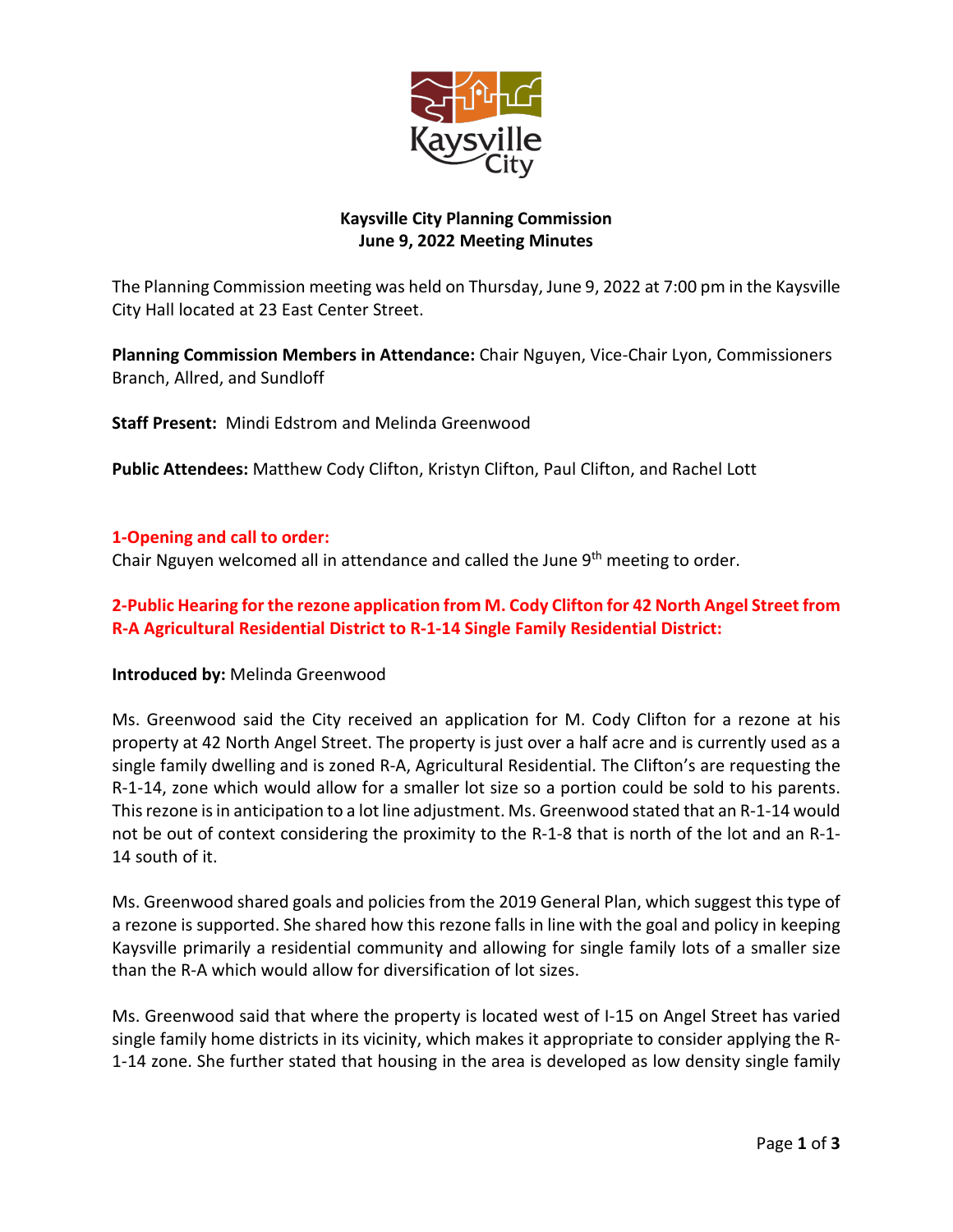lots so this rezone would not be out of character in this area.

Ms. Greenwood shared that the applicant is wanting to have this property rezoned as to create a more affordable product for their son and family. She also said that the Community Development staff had received calls inquiring about the rezone but there were no comments in opposition. Given that, staff recommended the Planning Commission send a recommendation of approval of the 42 North Angel Street to be rezoned to R-1-14 Single Family Residential District.

Commissioner Nguyen asked Ms. Greenwood about the state's definition of our housing income. Ms. Greenwood said that she would look in the states code for the definition.

Commissioner Nguyen invited the applicant to address the Planning Commissioners. Mr. Paul Clifton, the applicant's father, shared that several years ago he made these three lots out of a half-acre plus land. He shared that his daughter's home would be in the back lot, he would have the middle lot, and that his son would have the front lot.

Commissioner Lyon asked Mr. Clifton if the neighbors are ok with this rezone.

Mr. Clifton said that there has been no concerns from the neighbors.

Commissioner Allred asked the applicant who owns the stem part of the flag lot in the back and Mr. Clifton said he understands the 36 feet from the extreme boundary, 18 of them belong to the top lot and the other 18 feet will belong to the middle lot.

Commissioner Nguyen opened the meeting up to the Public Hearing and no comments were made. Commissioner Nguyen closed the Public Hearing.

Commissioner Allred shared that he is in favor of this rezone and feels that the long term policy needs to start breaking down and we should start accepting anything that allows for more flexible living arrangements and reduces the burden on property owners.

Commissioner Nguyen reiterated his feelings that we need to change our views on buying bigger properties and agrees with the rights of property owners.

There were no further comments from the Planning Commissioners.

**Motion:** Commissioner Lyon made a motion to approve recommendation or rezone for M. Cody Clifton at 42 North Angel Street to an R-1-14 single family residential district. Commissioner Sundloff seconded the motion.

The vote was unanimous in favor of the motion.

# **3-Call to the Public:**

None